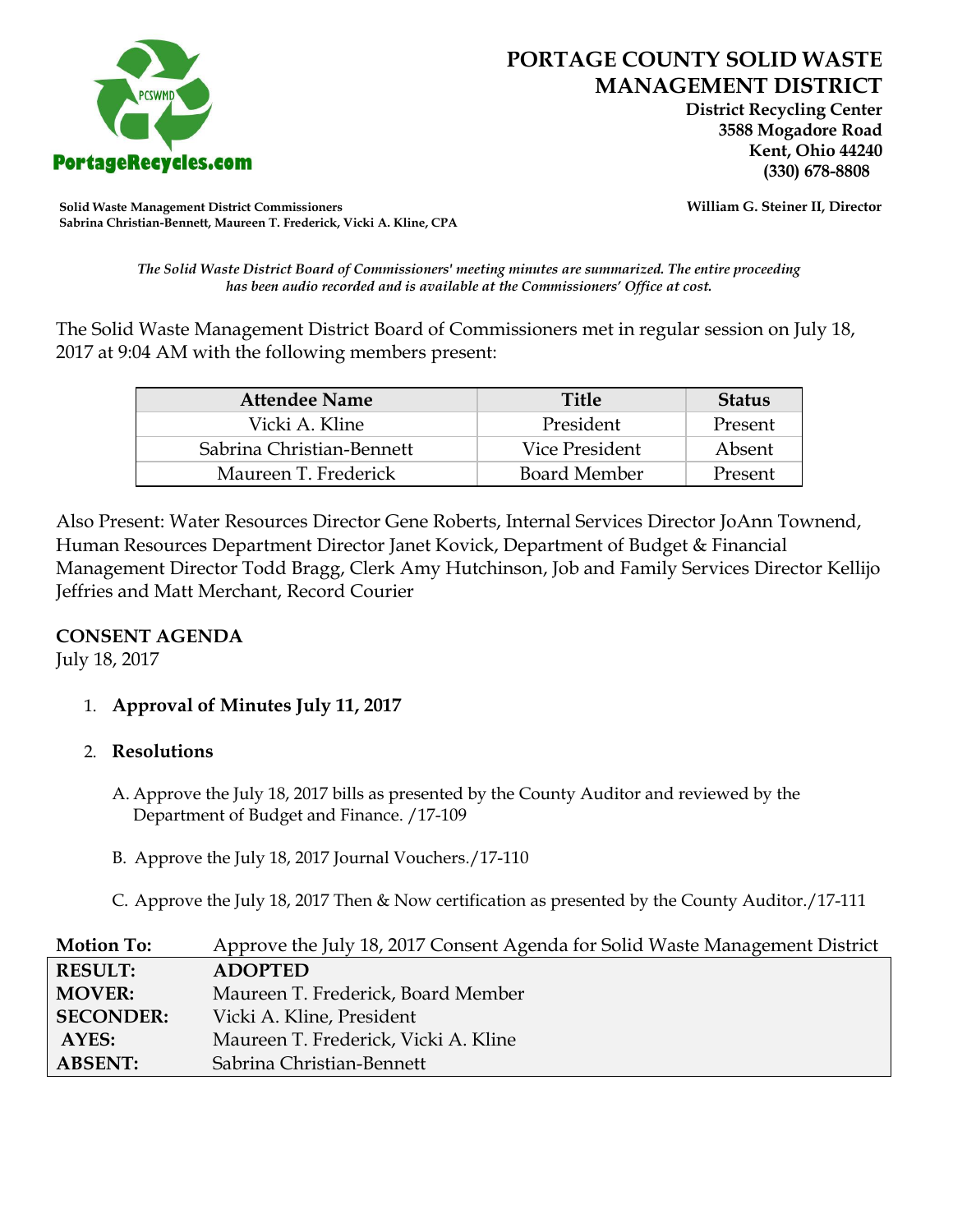# **RESOLUTION NO. 17-109 - RE: BILLS APPROVED AND CERTIFIED TO THE PORTAGE COUNTY AUDITOR FOR PAYMENT.**

It was moved by Maureen T. Frederick, seconded by Vicki A. Kline that the following resolution be adopted:

- **RESOLVED,** that the bills were approved and certified to the County Auditor for payment, contingent upon the review of the Portage County Department of Budget and Financial Management, Department of Internal Services or other designee on July 18, 2017 in the total payment amount of **\$21,404.93 for Funds 8300-8399** as set forth in the Accounts Payable Warrant Report on file in the office of the Portage County Auditor; and be it further
- **RESOLVED,** that the District Board of Commissioners finds and determines that all formal actions of this Board concerning and relating to the adoption of this resolution were taken in an open meeting of this Board and that all deliberations of this Board that resulted in those formal actions were in meeting open to the public in compliance with the law including Section 121.22 of the Ohio Revised Code.

Roll call vote as follows:

Vicki A. Kline, Yea; Sabrina Christian-Bennett, Absent; Maureen T. Frederick, Yea;

## **RESOLUTION NO. 17-110**

This resolution was inadvertently omitted. This is for numbering purposes only.

### **RESOLUTION NO. 17-111 - RE: ACCEPTANCE OF THEN AND NOW CERTIFICATIONS FOR PAYMENT.**

It was moved by Maureen T. Frederick, seconded by Vicki A. Kline that the following resolution be adopted:

| WHEREAS, | Ohio Revised Code Section 5705.41 (D)(1) authorizes the expenditure of moneys,<br>provided a certificate of the County Auditor is supplied stating that there was at<br>the time of the making of such contract or order and at the time of the execution<br>of such certificate a sufficient sum appropriated for the purpose of such contract<br>and in the treasury or in process of collection to the credit of an appropriate fund<br>free from any previous encumbrances (Then and Now Certification), and |
|----------|------------------------------------------------------------------------------------------------------------------------------------------------------------------------------------------------------------------------------------------------------------------------------------------------------------------------------------------------------------------------------------------------------------------------------------------------------------------------------------------------------------------|
| WHEREAS, | the Then and Now Certification is recommended by the State Auditor's Office,<br>the Portage County Auditor's Office, and the Portage County Prosecutor's Office,<br>and                                                                                                                                                                                                                                                                                                                                          |
| WHEREAS, | a listing of expenditures, attached hereto as Exhibit "A" and incorporated herein<br>by reference, has been certified by the County Auditor according to Ohio Revised<br>Code section 5705.41 (D)(1); now therefore be it                                                                                                                                                                                                                                                                                        |